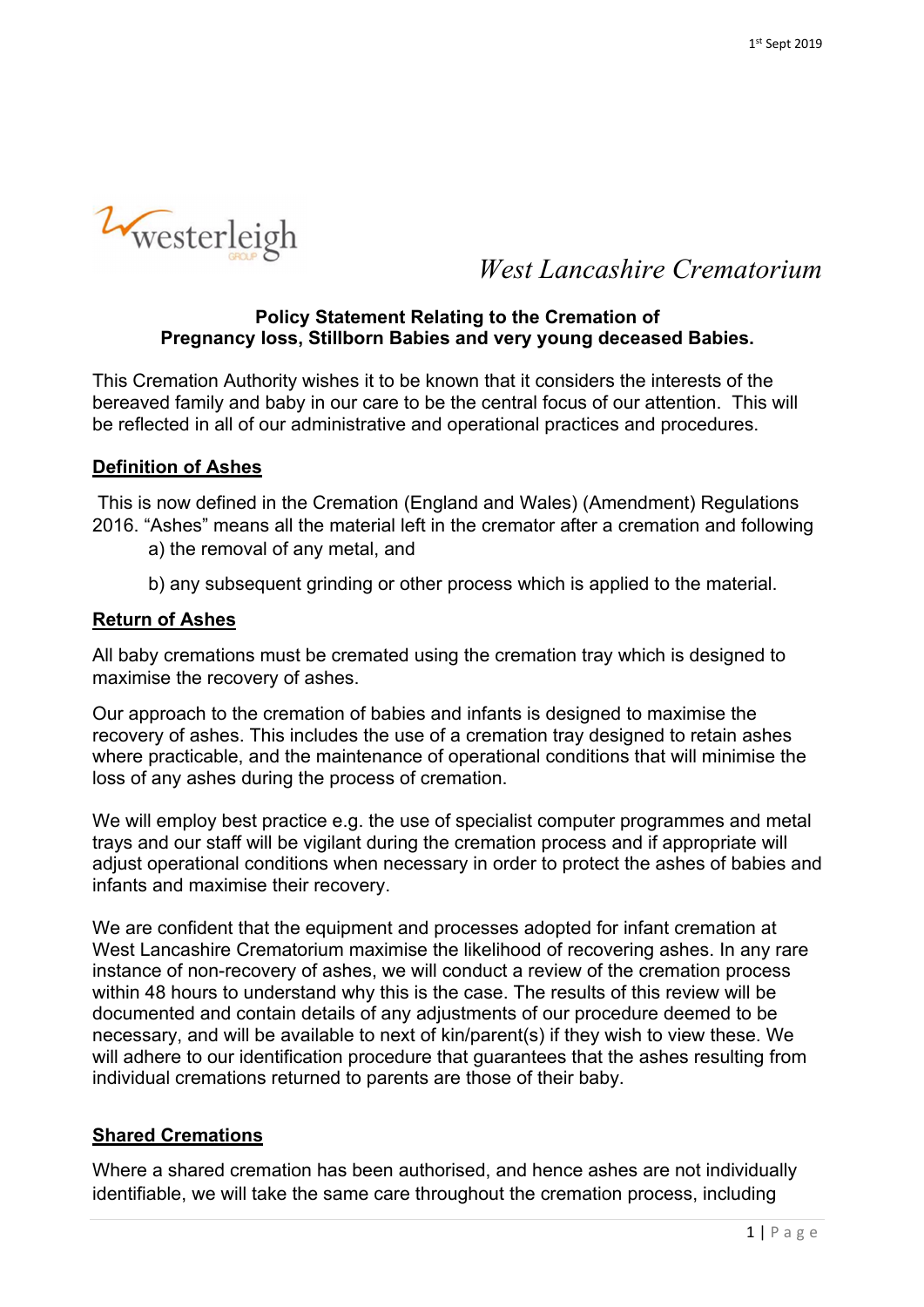steps to maximise the recovery of ashes, and will scatter/bury the ashes within the crematorium's designated area. The location will be recorded for future reference

### **Disposal of Ashes**

In relation to the disposal of ashes in the case of a private cremation, West Lancashire Crematorium will only act upon the written instruction of the parent who is acting as the Applicant for Cremation or other person nominated in writing by the parent.

In the case of shared cremations we will only act on the written instruction of the designated person at the relevant hospital, who is acting as the Applicant

Ashes will be held at the crematorium for up to 3 months to await collection by representatives or instructions as to their disposal. Where no further instructions have been received within the 3 month period, a further fourteen days' notice will be given in writing to the Applicant, following which the ashes will be scattered or buried within the grounds of the crematorium should no further instructions have been received.

Disposal of Metals – The applicant should give consent for disposal of metals recovered from an individual cremation and must be provided with information on the options available.

#### **Record Keeping**

All cremations of babies and infants will be registered at the crematorium, with all information as contained in forms and certificates being retained indefinitely (This may be in electronic form).

If ashes are scattered or buried within the grounds of the crematorium the final resting place will be recorded. Where ashes are to be collected, the details of any person authorised by the applicant to remove/collect the ashes, and the date on which the ashes were collected will be recorded.

The policy of this Cremation Authority is designed to provide an audit trail from the receipt of initial funeral instructions to the final disposal of ashes, either by collection from the crematorium or by scattering or burial within the confines of the Gardens of Remembrance or other such designated area.

#### Questions or Queries

If you have any questions or queries about the cremation of your baby, you can speak to:

**Steve Glen Manager – West Lancashire Crematorium** 

Westerleigh